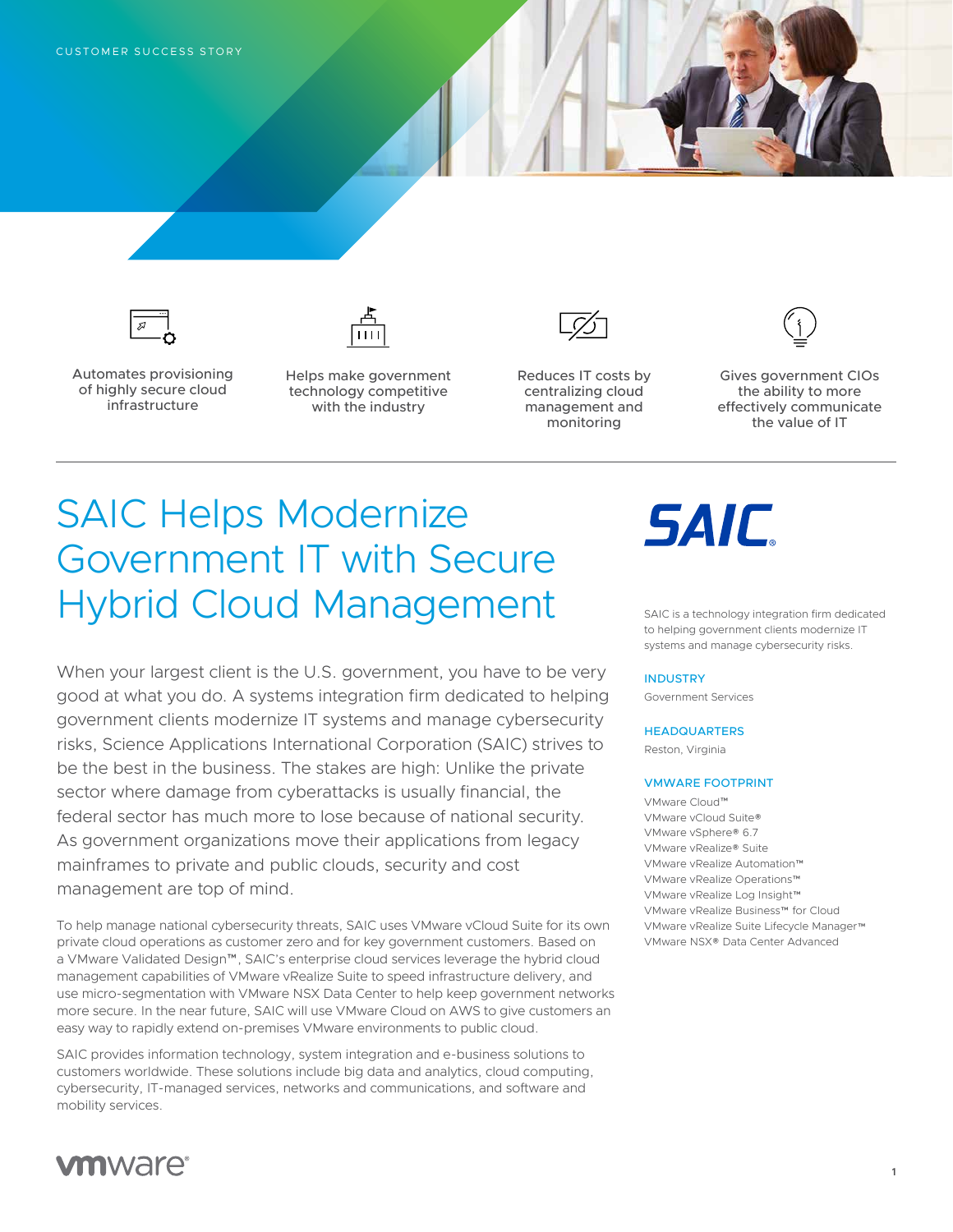

### The challenge

The U.S. government has more than 7,000 critical infrastructure applications, many running on mainframes and legacy infrastructure. As more of these applications move to cloud environments, governance and security are absolutely critical.

"Our government customers want to leverage the same hybrid cloud capabilities that leading businesses are adopting to optimize application performance," says Matt Livingston, VP platforms, SAIC. "Cloud governance and security are key priorities for SAIC customers, and we need to support that with modernized infrastructure that accelerates their journeys to the cloud while optimizing workflows with consistent cloud management tools across disparate platforms."

Government is also moving away from traditional capital planning and investment control toward technology business management, which requires CIOs to more effectively communicate the business value of IT to other executives, particularly the CFO. To meet this need, SAIC must give customers better visibility into cloud cost management by helping them automate cloud cost analysis, consumption metering, cloud comparison and planning.

### The solution

Already a VMware customer, SAIC decided to refresh its own infrastructure as customer zero, using vCloud Suite to support a hybrid cloud model. By bringing together the VMware vSphere hypervisor with the vRealize Suite cloud management platform, vCloud Suite allows SAIC to automate provisioning in its private cloud and across major public clouds, such as Amazon Web Services (AWS), Microsoft Azure and Google Cloud Platform. By predefining and preconfiguring resources and services embedded with security policies according to templates that meet government security standards, SAIC can significantly improve time to market both internally and for customers.

"Most SAIC customers use vSphere as their primary virtualization platform," says Livingston. "The direction that VMware is taking,

with intrinsic security features baked into its solutions, aligns with our goals to deliver excellence in cybersecurity and regulatory compliance."

SAIC also deployed NSX Data Center for network virtualization and micro-segmentation, which are key capabilities needed to defend the U.S. from cybersecurity threats. The combination of VMware vRealize Automation and NSX Data Center allows for the automated deployment of network-based security policies to counter rapidly changing security threats. While vRealize Automation and NSX Data Center are both powerful solutions when used on their own, together they allow SAIC to build more secure cloud environments with just a few clicks.

"SAIC continually partners with government clients to enhance services and fortify protections around the nation's most critical information assets," says Livingston. "NSX Data Center provides automated, intrinsic security in combination with softwaredefined networking capabilities that are essential to protecting against the ever-changing cyberthreats that confront our nation and our customers."

"VMware Cloud on AWS builds on a legacy of efficiency and agility to accelerate cloud migrations. It's exciting to have powerful tools that reduce friction as we help our government clients achieve milestones on their cloud journeys, while delivering value that benefits us all."

MATT LIVINGSTON VP PLATFORMS, SAIC

To provide its customers with the most reliable enterprise cloud services, SAIC certified its software-defined data center (SDDC) as a VMware Validated Design. This reduces risk by helping ensure software interoperability and consistent configuration between the virtualized servers, network and other components.

"SAIC's next-generation data center was built on a VMware Validated Design, which underwent a rigorous testing and validation process," says Livingston. "Due to our direct collaboration with VMware leadership and technology teams, and the knowledge we've gained, we can offer a very high level of expertise and rigor as we help our customers along their journeys."